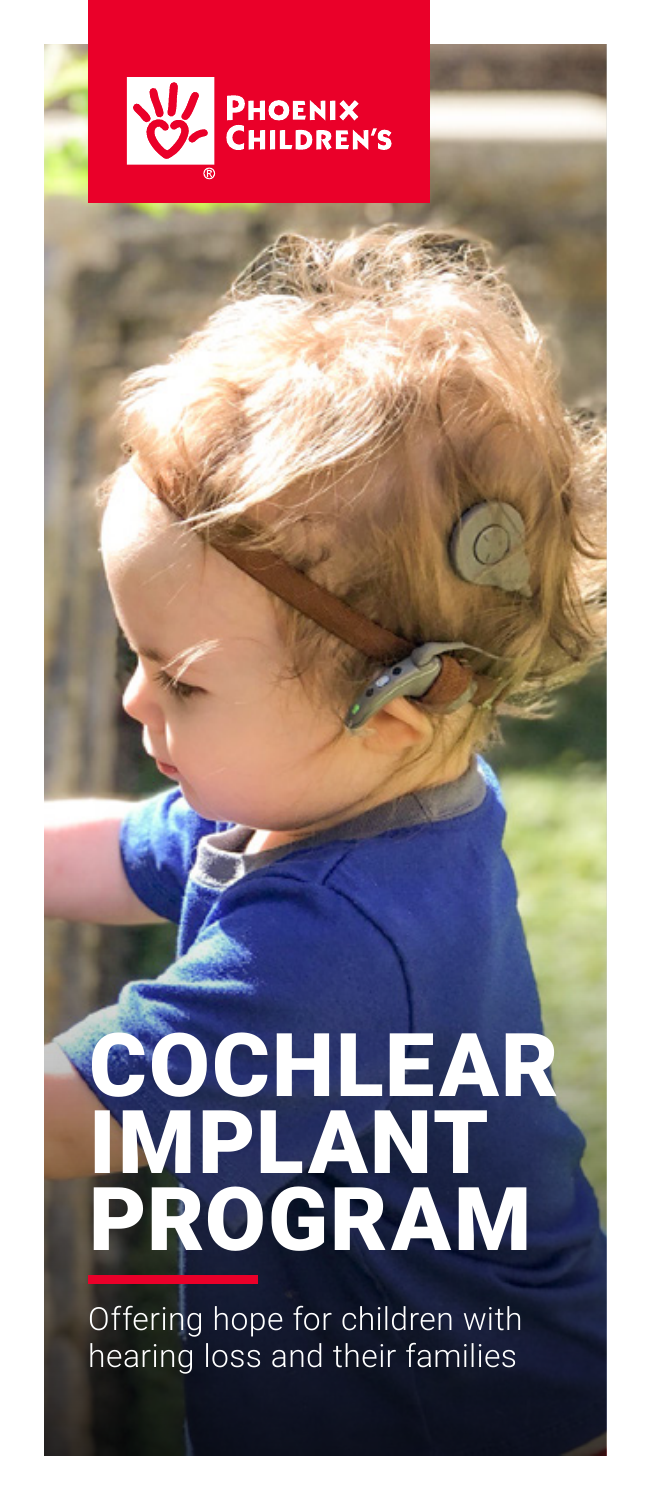## A WORLD OF POSSIBILITIES

Today, Families have more options than ever before when it comes to treating hearing loss in infants and children. Working collaboratively, our team and the family will discuss a wide range of listening devices to address hearing loss.

A cochlear implant is an electronic device that is implanted into the cochlea to regain a sense of sound. It is different from a hearing aid, which makes sounds louder and benefits children with some hearing ability. A cochlear implant helps a person when hearing aids are no longer affective, or with little or no hearing. It allows the person to have a sensation of sound, and in young children can help acquire speech, language, and social interactions.

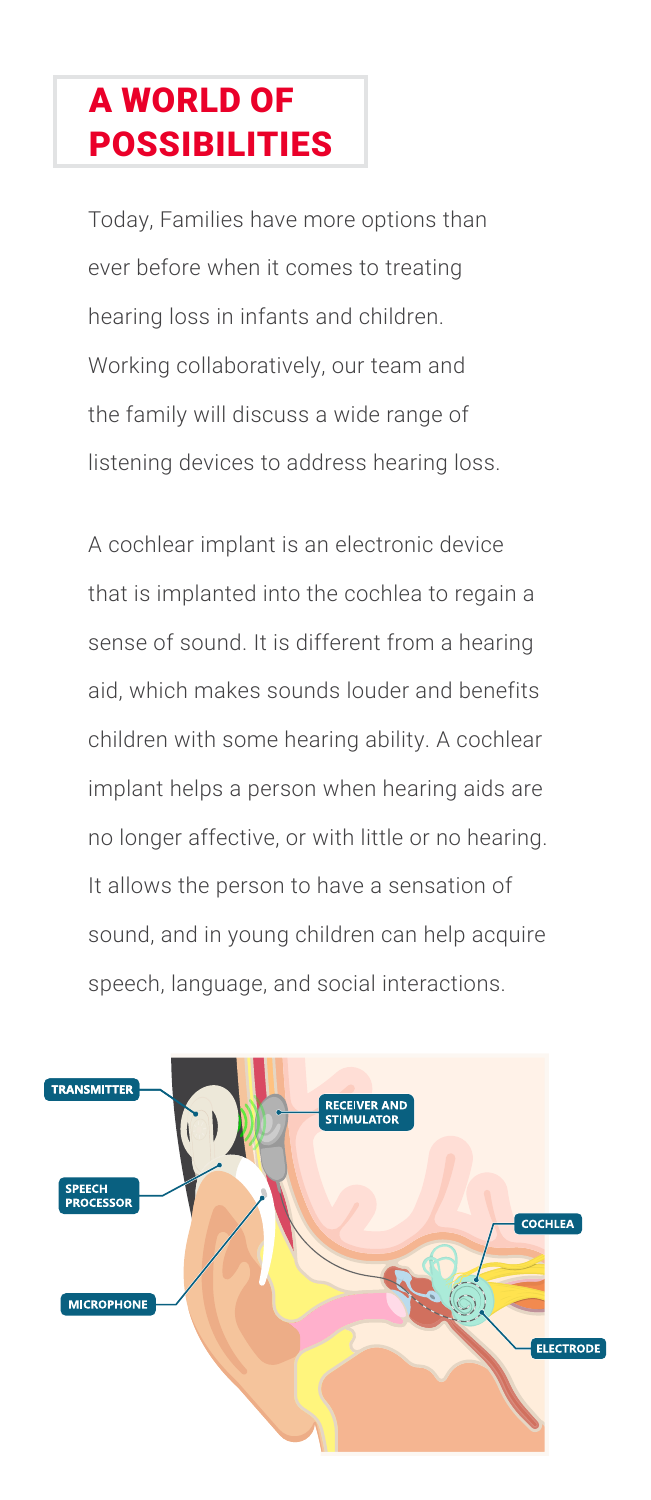## THE JOURNEY

Hearing is critical for auditory awareness and the development of oral speech and language skills. Cochlear implantation may give children to access sound for safety, ability to hear and understand the words that are said to them, and the potential to be a verbal communicator. Outcomes with cochlear implants are dependent on several factors including: degree of hearing loss, duration of hearing loss, etiology/cause of hearing loss, length of hearing aid use, family and educational support, and language skills of the child prior to implantation.

The cochlear implant process is a journey that our CI team will guide you through. It will require appointments with the various team specialists before implantation surgery as well as follow up appointments and therapy visits after the surgery. Cochlear implants are a lifelong commitment for the child and family. We are here to support and prepare you for this commitment. Over the next 6-12 months your child will need the following:

- > Consultation and followup with the CI surgeon
- › Comprehensive audiological evaluation (may include a brain-stem auditory evoked response (BAER) study)
- > Hearing aid trial period
- › MRI/CT scan to evaluate cranial nerves and bone for surgical purposes
- > Speech/language evaluation (pre and post)
- > Psychosocial evaluation (pre/post)
- > Possible genetics consultation
- > Possible vision referral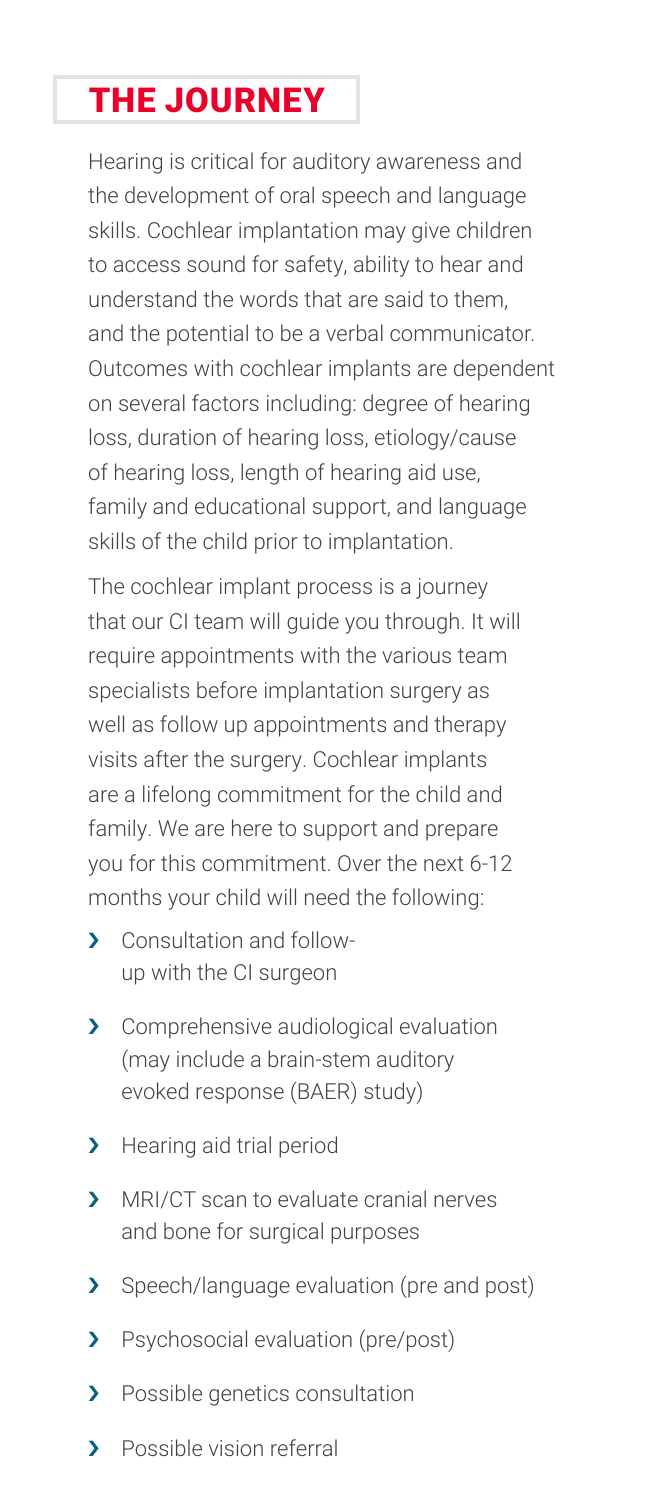## TOTAL COMMUNICATION APPROACH

A total communication approach makes language accessible for all children, regardless of their current skill level. Before and after receiving a cochlear implant, children will be exposed to a variety of communication modalities (such as spoken language, American Sign Language, augmentative and alternative communication [AAC] device) by our certified speech-language pathologist. Our goal is to provide families the tools necessary to understand their child's communication and make an informed choice about language intervention. This approach give each child the power to communicate using a variety of communication strategies that is tailored to their skills and abilities.

### CONTACT INFORMATION

**Phoenix Children's Hospital** 1919 E. Thomas Road Phoenix, AZ 85016

> **ENT** 602-933-3277

> **Audiology** 602-933-0905

**Speech** 602-933-0980 (Option 3)

> **Psychology** 602-933-0414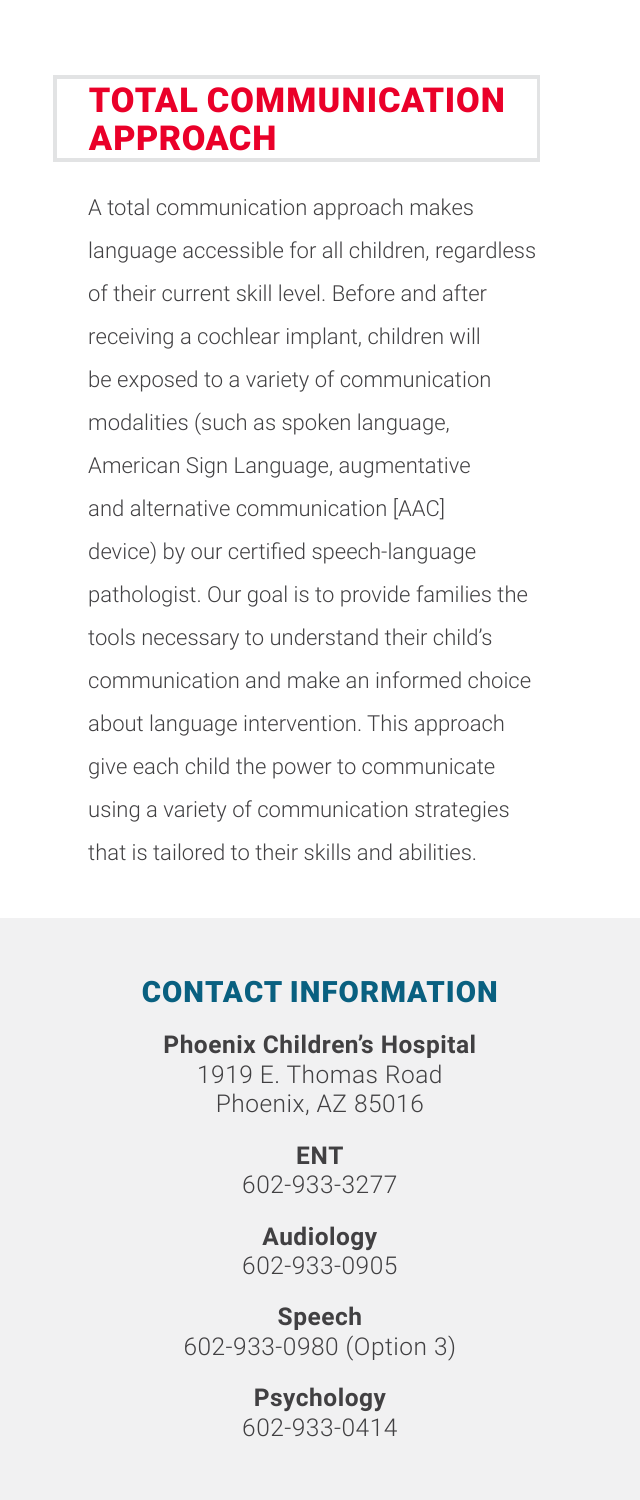## MEET THE TEAM

The Cochlear Implant Program at Phoenix Children's Hospital is a multidisciplinary team. We work with families throughout the Southwest to coordinate comprehensive, child centered care.

#### OTOLARYNGOLOGIST/ENT

Surgeon who completes the medical evaluation, orders tests, and determines medical candidacy for cochlear implants. They provide ongoing otologic care throughout the process. They perform the cochlear implant surgery.

#### AUDIOLOGIST

Specialist who conducts the tests to determine the type and severity of the hearing loss. They fit the hearing aids and assess whether or not the devices provide adequate benefit. They also guide the family through the selection of the cochlear implant device and program the external processor following the surgery.

#### SPEECH PATHOLOGIST

Specialist who assesses speech/language skills before the CI surgery. They will also work extensively with your child after the surgery to teach proper listening skills as well as work on language development.

#### PSYCHOLOGIST

Specialist who provides family support throughout the cochlear implant process. They offer opportunities to discuss concerns, questions, and outcome expectations of implantation to help ensure there is adequate family support, motivation, and commitment to proceed with surgery. Along with other team members, they assess your child's cognitive functioning and general development. For older children, the psychologist can help prepare the child for what to expect during surgery and post-implantation rehabilitation. Long term, this specialist is available to families to quide appropriate educational programming, and help the child and family explore their thoughts, feelings, and behaviors.